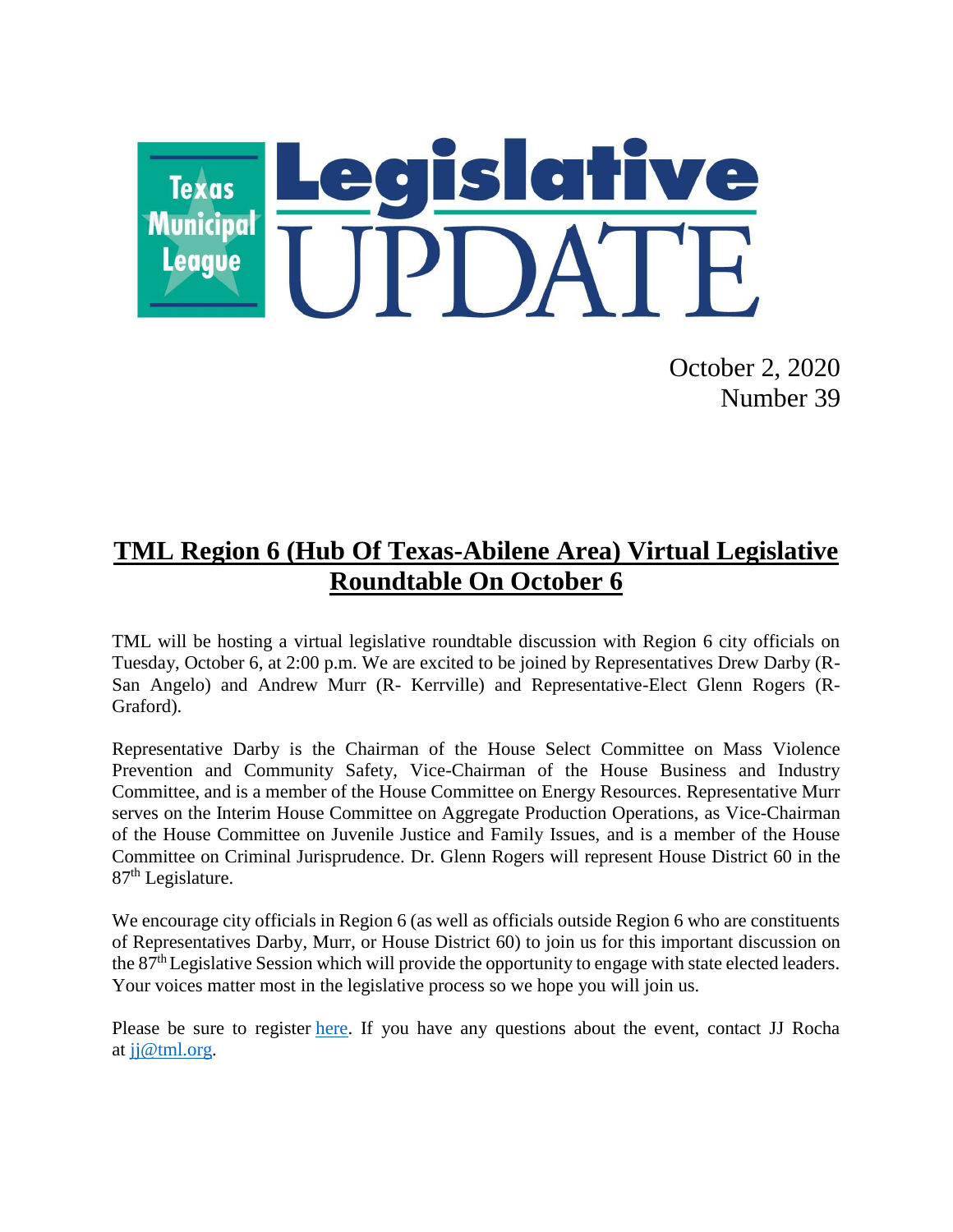# **DOL Proposes Independent Contractor Rule**

On September 25, 2020, the U.S. Department of Labor (Department) published a [proposed rule](https://www.govinfo.gov/content/pkg/FR-2020-09-25/pdf/2020-21018.pdf) that addresses how to determine whether an individual is an employee or an independent contractor under the Fair Labor Standards Act.

In this rulemaking, the Department proposes to:

- Adopt an "economic reality" test to determine a worker's status as an FLSA employee or an independent contractor. The test considers whether a worker is in business for themselves (independent contractor) or is economically dependent on a putative employer for work (employee);
- Identify and explain two "core factors," specifically: the nature and degree of the worker's control over the work; and the worker's opportunity for profit or loss based on initiative and/or investment. These factors help determine if a worker is economically dependent on someone else's business or is in business for themselves;
- Identify three other factors that may serve as additional guideposts in the analysis including: the amount of skill required for the work; the degree of permanence of the working relationship between the worker and the potential employer; and whether the work is part of an integrated unit of production; and
- Advise that the actual practice is more relevant than what may be contractually or theoretically possible in determining whether a worker is an employee or an independent contractor.

Written comments on the proposed rule are due on or before October 26, 2020.

### **Act Soon: Choose Your City's 2020 TML Business Meeting Delegate!**

At the 2020 TML Annual Conference, the membership will consider several [resolutions](https://www.tml.org/DocumentCenter/View/2151/2020-Resolutions-Submitted-to-Membership) related to legislative issues and the League's constitution. Three of this year's resolutions, if passed, will form the basis of TML's 2021-2022 Legislative Program, and two relate to amending the [TML](https://www.tml.org/257/TML-Constitution)  [Constitution](https://www.tml.org/257/TML-Constitution) to accurately reflect affiliate organization names. To learn more about the League's policy development process, check out the introductory section of the resolutions packet linked above.

The resolutions will go directly to the membership at the **TML** Business Meeting, which will meet using Zoom technology on October 14, 2020, at 3:30 p.m.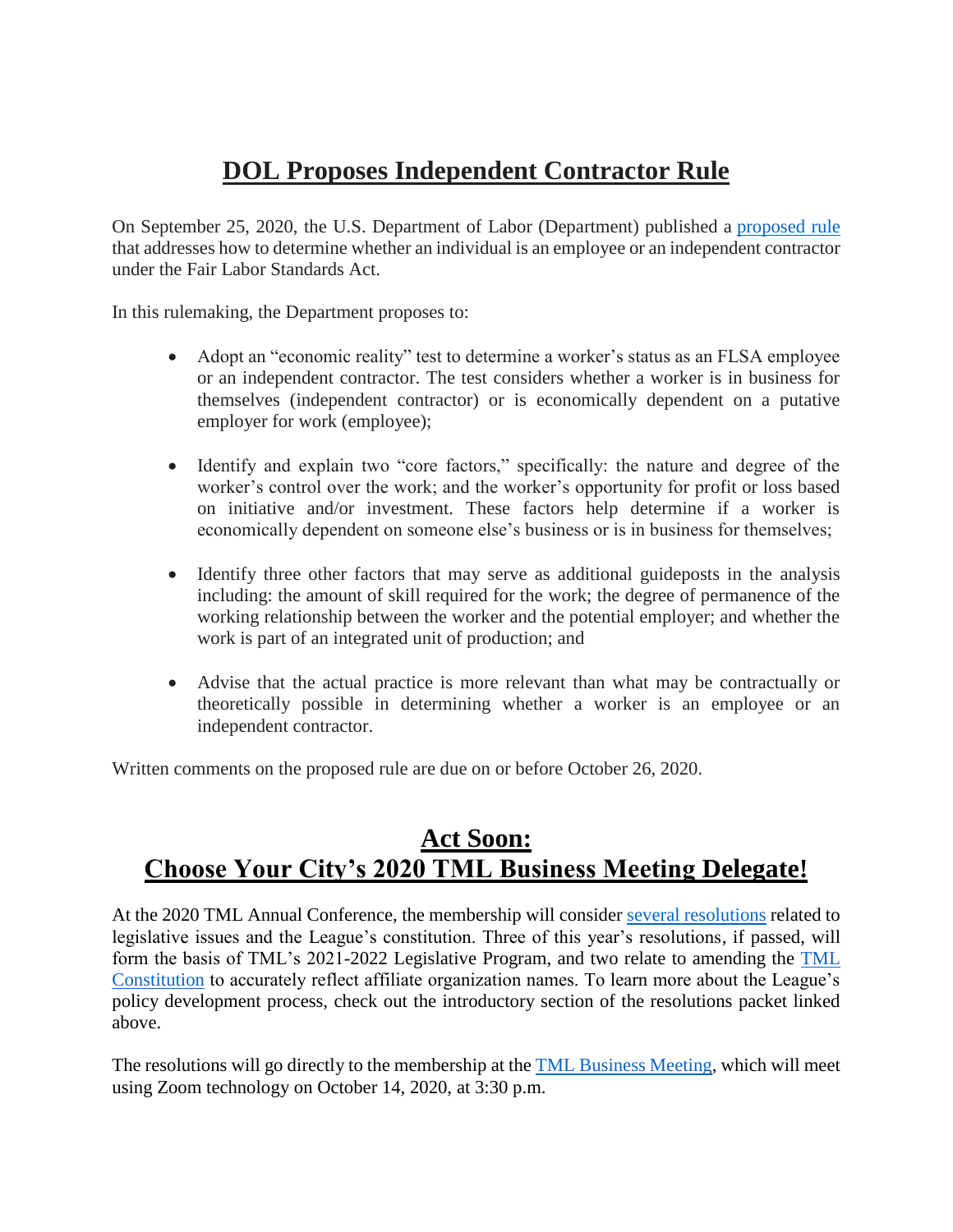Each city is entitled to one delegate at the business meeting. Cities are encouraged to sign up their delegate earl[y here.](https://www.tml.org/FormCenter/Member-Resources-5/2020-TML-Business-Meeting-67) The delegate isn't required to have any special expertise, and an elected official representative is encouraged but not required. The delegate must sign up electronically prior to 5:00 p.m. on October 9, 2020 for planning purposes.

## **Legislative Committees Request Information on Interim Charges**

Due to the ongoing pandemic and the uncertainty as to scheduling interim hearings, several legislative committees have issued notices of formal "requests for information" ("RFIs") to which the public, including cities, may respond. The following is a non-exhaustive list of RFIs on cityrelevant interim charges, sorted by the deadline for submitting comments. Interested city officials may follow the links associated with each committee for more details about the procedure to submit comments:

**October 30, 2020** – [House Licensing and Administrative Procedures Committee](https://capitol.texas.gov/tlodocs/86R/schedules/pdf/C3502020081100001.pdf)

- **Interim Charge 1**: Monitor the agencies and programs under the Committee's jurisdiction and oversee the implementation of relevant legislation passed by the 86th Legislature. Conduct active oversight of all associated rulemaking and other governmental actions taken to ensure intended legislative outcome of all legislation, including the following:
	- o HB 892, which relates to county regulation of game rooms. Monitor the status of counties statewide who have chosen to regulate game rooms and implement their own regulatory structure to combat illegal gambling activity via registration and permitting requirements, fees, disclosure of ownership, inspection schemes, and civil and criminal penalties.
	- o HB 1545, which is the sunset legislation for the Texas Alcoholic Beverage Commission. Monitor the implementation of the legislation and the agency's progress in the consolidation, repeal, and creation of certain licenses and permits and the adoption of new fees.

#### **November 13, 2020** – [House Ways and Means Committee](https://capitol.texas.gov/tlodocs/86R/schedules/pdf/C4902020072900002.pdf)

- **Interim Charge 1.1**: Monitor the agencies and programs under the Committee's jurisdiction and oversee the implementation of relevant legislation passed by the 86th Legislature. Conduct active oversight of all associated rulemaking and other governmental actions taken to ensure intended legislative outcome of all legislation, including the following:
	- o S.B. 2, which is the Texas Property Tax Reform and Transparency Act of 2019. Monitor the implementation of the legislation, including a review of the tax rates adopted by taxing units in 2019 and 2020, the appraisal review board survey